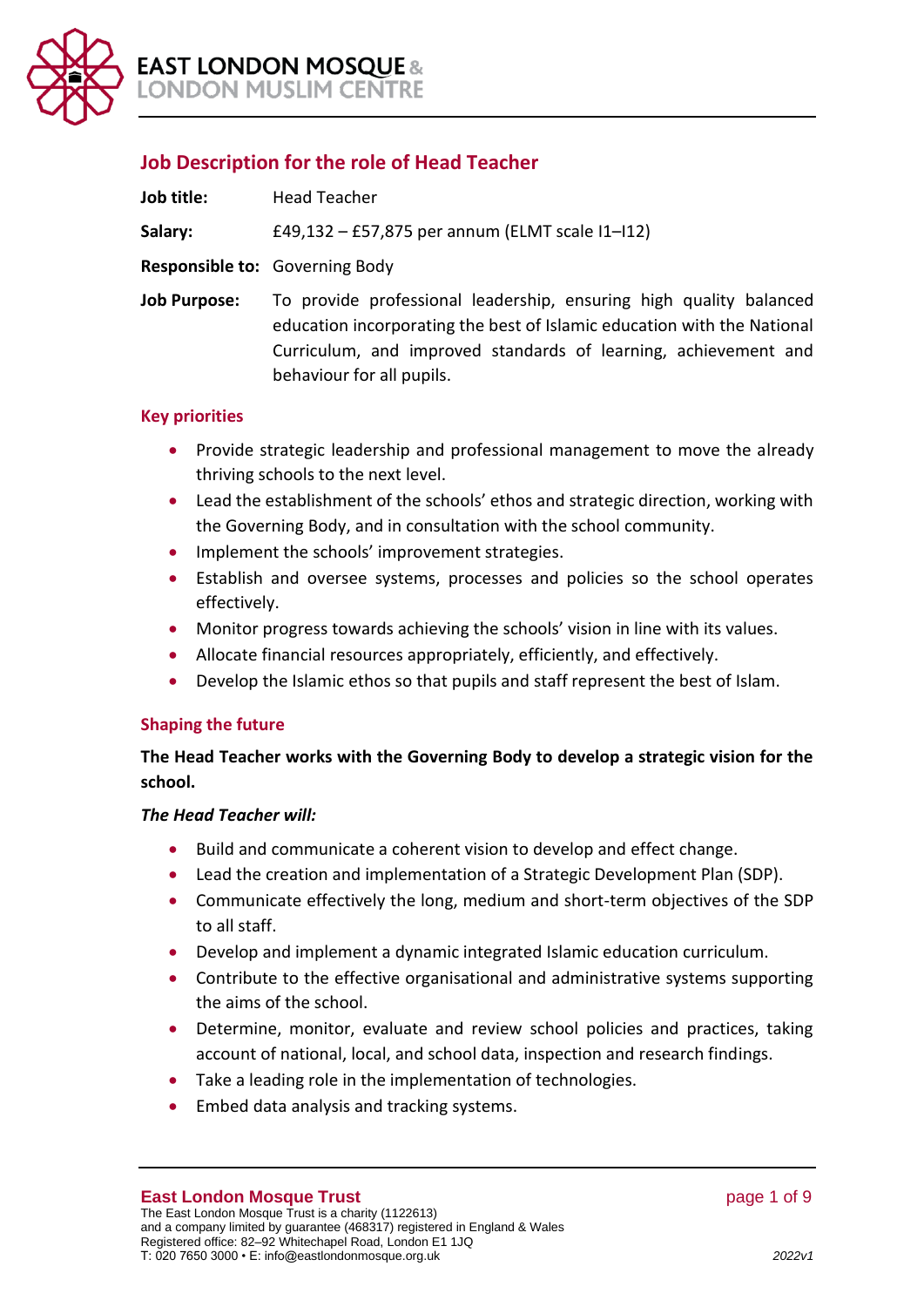

### **Ethics and professional conduct**

# **The Head Teacher must demonstrate consistently high standards of moral, ethical and professional conduct based on the teachings of Islam.**

### *The head teacher will:*

- Uphold community trust in leadership by maintaining high standards of ethics and behaviour that embody the vision and values of the schools and ELMT.
- Meet head teacher standards, including the seven principles of public life, and be responsible for providing the conditions in which teachers can fulfil the teacher standards.
- Build relationships of mutual respect and brotherhood, and at all times observe boundaries appropriately.
- Show tolerance of and respect for the rights of others, recognising differences and respecting cultural diversity within contemporary Britain.
- Uphold the schools' values, which include British values, i.e. democracy, the rule of law, individual liberty, and mutual respect and tolerance of those with different faiths and beliefs.
- Ensure that personal beliefs are not expressed in ways that exploit their position, pupils' vulnerabilities, or might lead pupils to break the law, but are always orientated to the service of others in light of the teachings of Islam.

# **Leadership**

**The Head Teacher works with the Governing Body to create and maintain an environment that promotes and secures quality teaching, effective learning, high standards of achievement and progress, as well as positive behaviour and discipline, and good Islamic character.**

#### *The Head Teacher will:*

- Establish curriculum leadership, including subject leaders with relevant expertise and access to professional networks and communities.
- Establish and sustain high-quality, expert teaching across all subjects and phases, built on an evidence-informed understanding of effective teaching and how pupils learn.
- Demonstrate an excellent understanding of what makes outstanding teaching and learning in Islamic education, including Tahfiz.
- Monitor pupils' work, planning and teaching, and be able to celebrate excellence and challenge underperformance.
- Provide clear educational direction for the school with an emphasis on Islamic Tarbiyah and Tahfiz.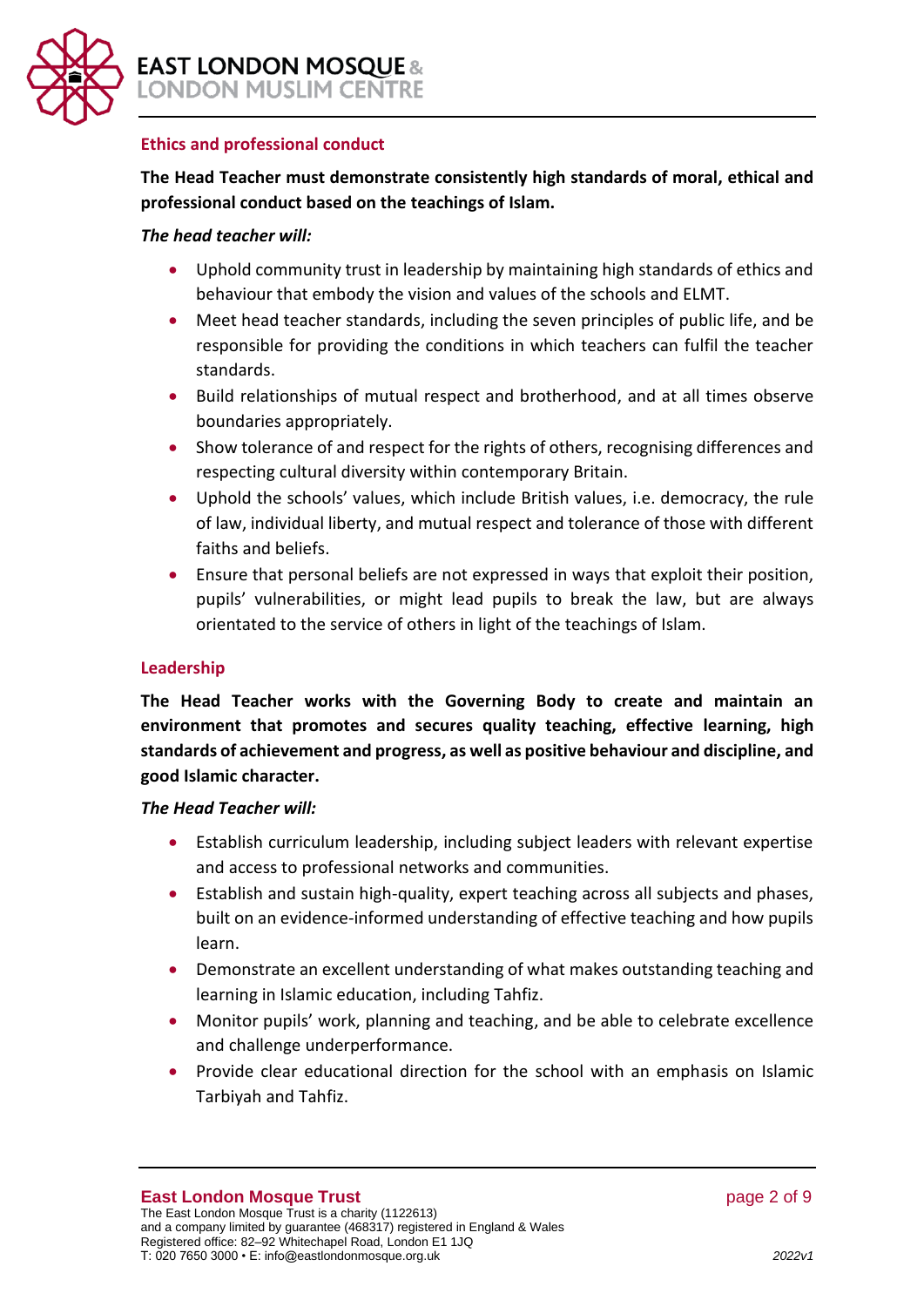

# **EAST LONDON MOSQUE &** LONDON MUSLIM CENTRE

- Contribute to the establishment and maintenance of policies that promote effective professional practice and define curriculum content.
- Take a lead in the monitoring and evaluation of the quality of teaching and standards of achievement of all pupils.
- Monitor and evaluate the implementation of the curriculum and assessment policies and schemes of work.
- Contribute to the leadership team in the development of a personalised learning culture.
- Develop policy and practice on Assessment for Learning.
- Maintain an interest in and knowledge of current educational issues.
- Create and maintain an effective partnership with parents to improve pupils' achievement and personal and social development.
- Develop the pastoral care of pupils, including child protection within a strong safeguarding culture.

# **Professional development**

# **The Head Teacher will lead, motivate, support, challenge and develop staff to secure improvement.**

#### *The Head Teacher will:*

- Ensure staff have access to high-quality, sustained professional development opportunities in all key and distinctive aspects, aligned to balance the priorities of whole-school improvement, team and individual needs.
- Plan, allocate, support and evaluate the work undertaken by teaching staff as groups, teams and individuals.
- Contribute to the implementation of effective systems for the management of all staff performance, incorporating performance management targets for teachers, including those relating to pupil achievement.
- Prioritise the professional development of staff, ensuring effective planning, delivery and evaluation that is consistent with the approaches laid out in the standard for teachers' professional development.

#### **Organisational management**

# **The Head Teacher will contribute to the deployment of people and resources efficiently and effectively to meet the specific objectives of the SDP in order to raise attainment.**

# *The Head Teacher will:*

• Work alongside the Governing Body to enhance the positive partnership that exists between governors, staff, pupils and parents, including attending Governing Body meetings (full and committees) as appropriate.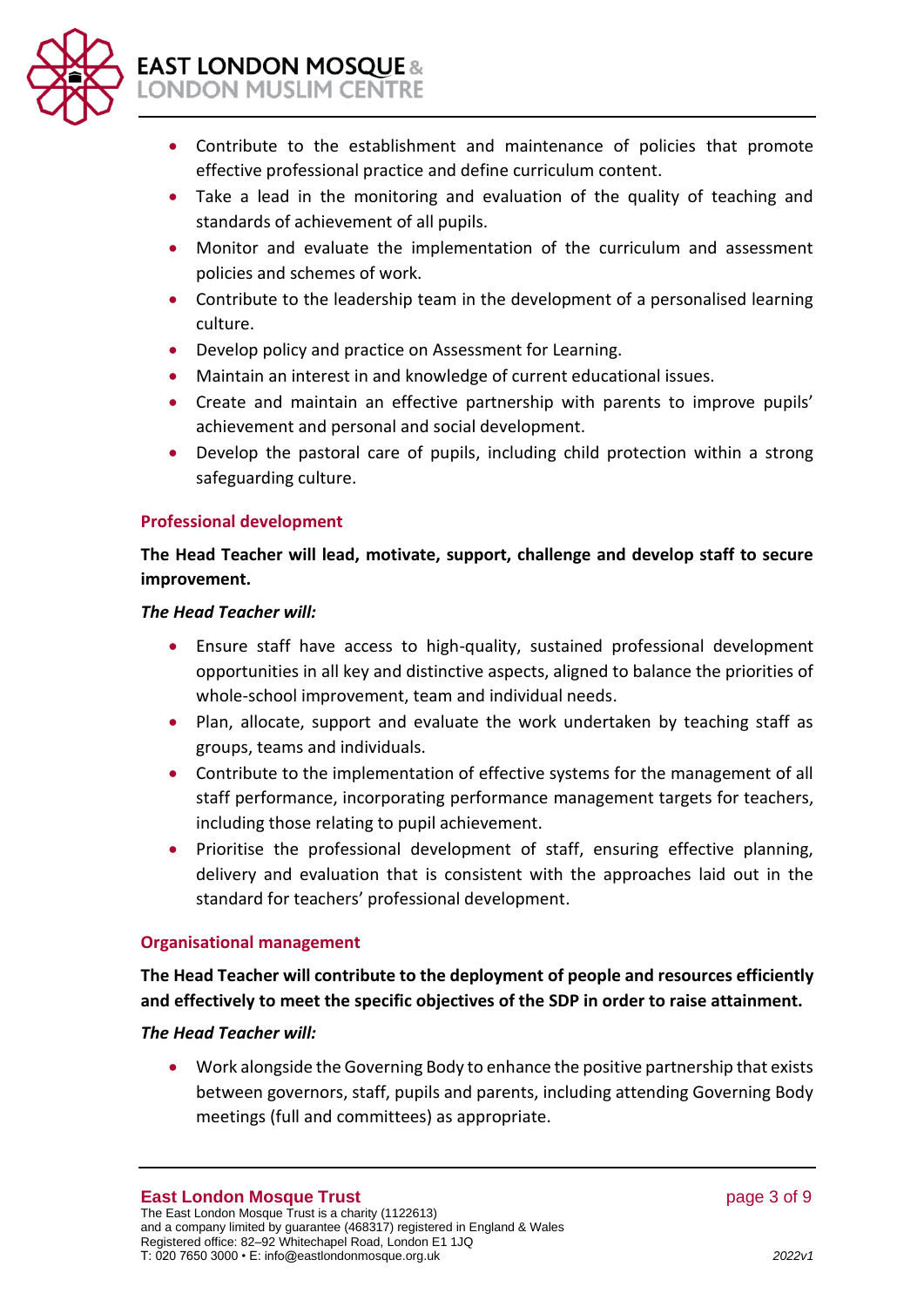

- Ensure the protection and safety of pupils and staff through effective approaches to safeguarding, as part of the duty of care.
- Develop effective leadership and management of the school.
- Manage the administration of the school, including budgeting and the allocation of finances and resources.
- Work with the Governors to recruit and appoint staff.
- Ensure staff are deployed and managed well with due attention paid to workload.
- Ensure rigorous approaches to identifying, managing and mitigating risk.
- Manage and organise facilities efficiently and effectively to meet the needs of the curriculum, and to ensure it fulfils health and safety regulations.
- Be responsible for preparing timetables and duty rotas and making necessary changes as appropriate.
- Actively promote the alignment of practice in school with agreed policies to meet our stated aims.
- Deliver a coherent and comprehensive schooling model for the East London Mosque Trust that incorporates primary and secondary education provision.

# **Governance and accountability**

# **The Head Teacher will account for the efficiency and effectiveness of the school to the Governors and others, including parents, staff, and the local community**

# *The Head Teacher will:*

- Understand and welcome the role of effective governance at schools, rooted in strategic stewardship of the mission and vision of the ELMT, upholding their obligation to give account and accept responsibility.
- Provide information, objective advice and support to the Governing Body to enable it to meet its responsibilities for securing effective teaching and learning and improving standards of achievement, in order to achieve efficiency and value for money.
- Lead the creation and development of an organisation in which all staff recognise that they are accountable for the success of the school.
- Contribute to the presentation of reports on the school's performance to Governors, ELMT, Ofsted, and the local community.
- Ensure the schools effectively and efficiently operate within the required regulatory frameworks and meet all statutory duties.
- Ensure the establishment and monitoring of systems that keep parents well informed about the curriculum, children's achievements and progress, and encourages parents/carers and other family members to make a contribution to achieving challenging targets for their children.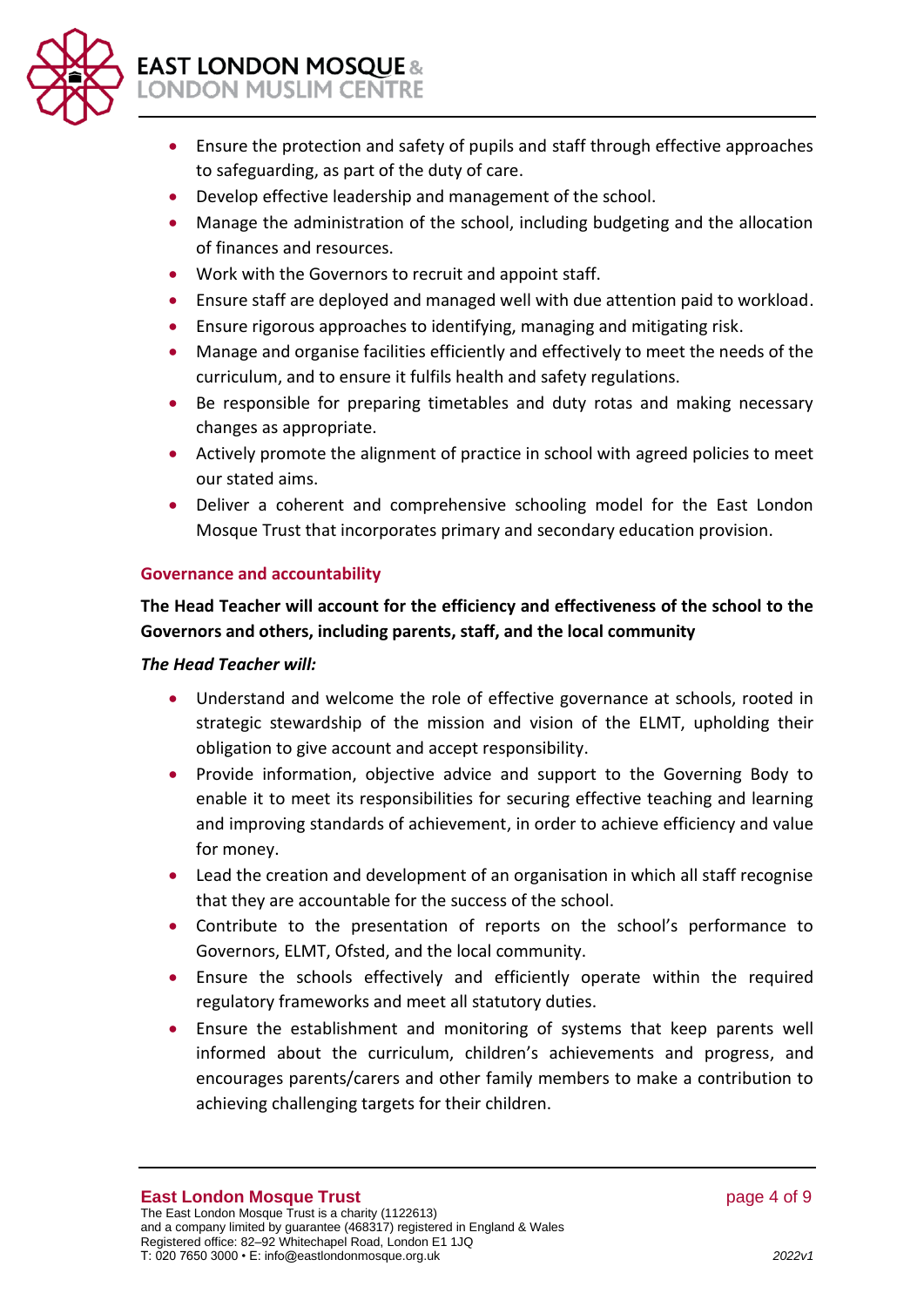

#### **Continuous school improvement**

**The Head Teacher will always strive to improve the schools, aiming for outstanding provision in all aspects.**

#### *The Head Teacher will:*

- Make use of effective and proportional processes of evaluation to identify and analyse complex or persistent problems and barriers that limit school effectiveness and identify priority areas for improvement.
- Develop appropriate, evidence-informed strategies for improvement as part of well-targeted plans that are realistic, timely, appropriately sequenced and suited to the schools' context.
- Ensure careful and effective implementation of improvement strategies, which lead to sustained school improvement over time.

THIS JOB DESCRIPTION IS SUBJECT TO ANNUAL REVIEW, AND ALTERATIONS MAY BE NEGOTIATED TO REFLECT THE CHANGING NEEDS OF THE SCHOOLS.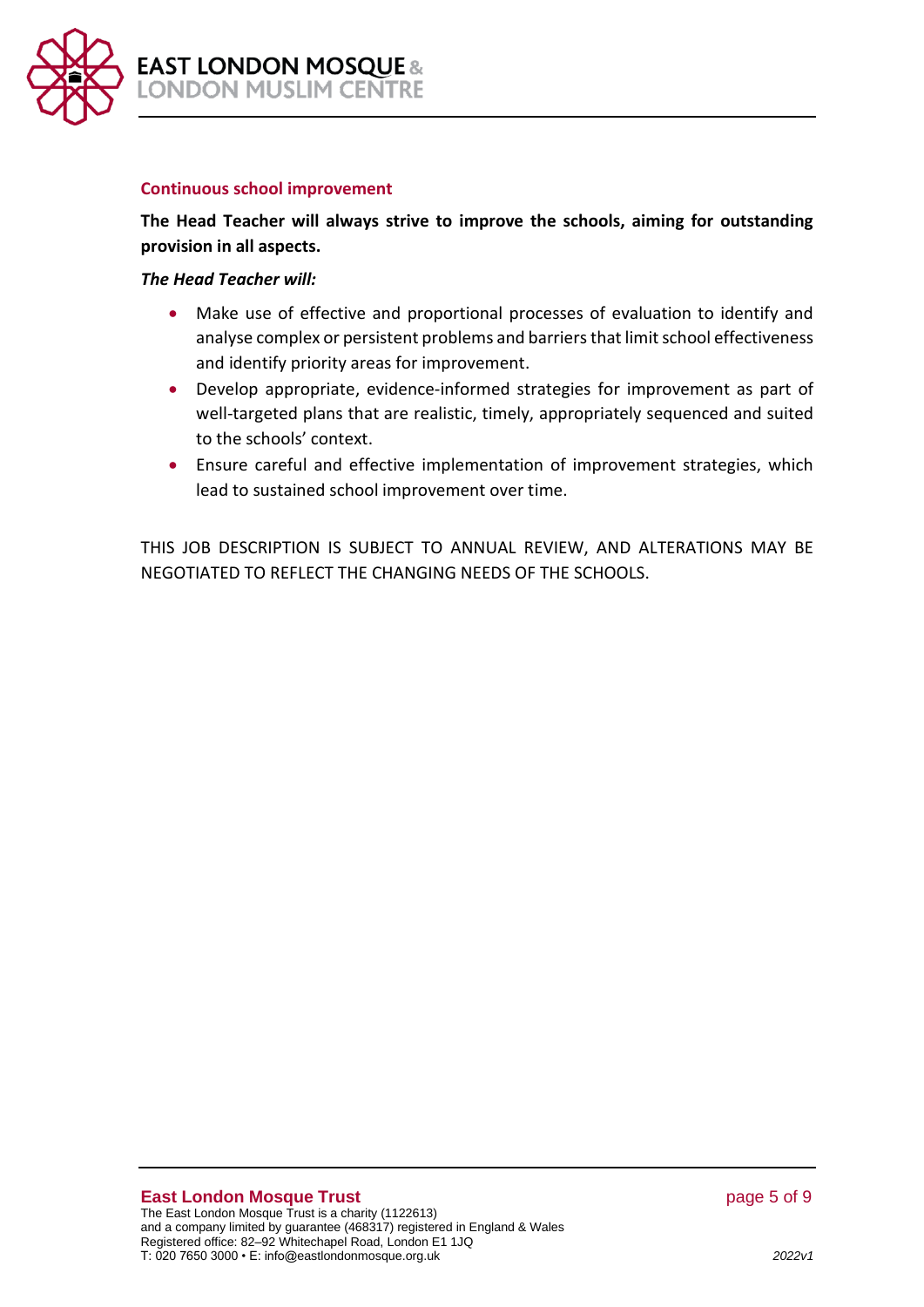

# **Person Specification for the role of Headteacher**

Candidates must demonstrate evidence of all the essential criteria in the application form and interview.

| $\mathbf{1}$   | <b>Skills and Experience</b>                                                                                                                                                       |    |
|----------------|------------------------------------------------------------------------------------------------------------------------------------------------------------------------------------|----|
| 1.1            | Minimum 2 years of experience in successful leadership and management<br>experience in a school.                                                                                   | Е  |
| 1.2            | Clear understanding of what makes outstanding teaching and learning in<br>Islamic education.                                                                                       | Е  |
| 1.3            | Understanding of school finances and financial management.                                                                                                                         | Е  |
| 1.4            | Proven successful experience of leading and managing change at an<br>appropriate level including the curriculum, classroom organisation and<br>administration in a primary school. | E. |
| 1.5            | Proven experience of high standards of classroom practice and ability to<br>secure improvements in teaching by modelling exemplary classroom<br>practice.                          | E. |
| 1.6            | Previous<br>involvement in staff recruitment, induction<br>and<br>staff<br>development.                                                                                            | Е  |
| 1.7            | Evidence of successful management of a curricular or cross-curricular area.                                                                                                        | E. |
| 1.8            | Proven ability to develop fully the ability of all children with a diversity of<br>cultural, social and linguistic experience.                                                     | Е  |
| 1.9            | Evidence of involvement in budget management or successful experience<br>of resource planning and financial management.                                                            | D  |
| 1.10           | Experience of working effectively with school communities and outside<br>agencies to promote high expectations.                                                                    | D  |
| 1.11           | Experience of teaching and leading the Islamic education of children.                                                                                                              | D  |
| 1.12           | Ability to read, write and speak Arabic to a good standard.                                                                                                                        | D  |
| $\overline{2}$ | <b>Personal Qualities</b>                                                                                                                                                          |    |
| 2.1            | Personal and intellectual qualities required to set an example to others and<br>to lead a school.                                                                                  | E  |
| 2.2            | A high degree of organisational skills, decision-making and use of initiative.                                                                                                     | E  |
| 2.3            | Proven ability to work flexibly, to identify and to adapt to the changing<br>needs of the school.                                                                                  | E  |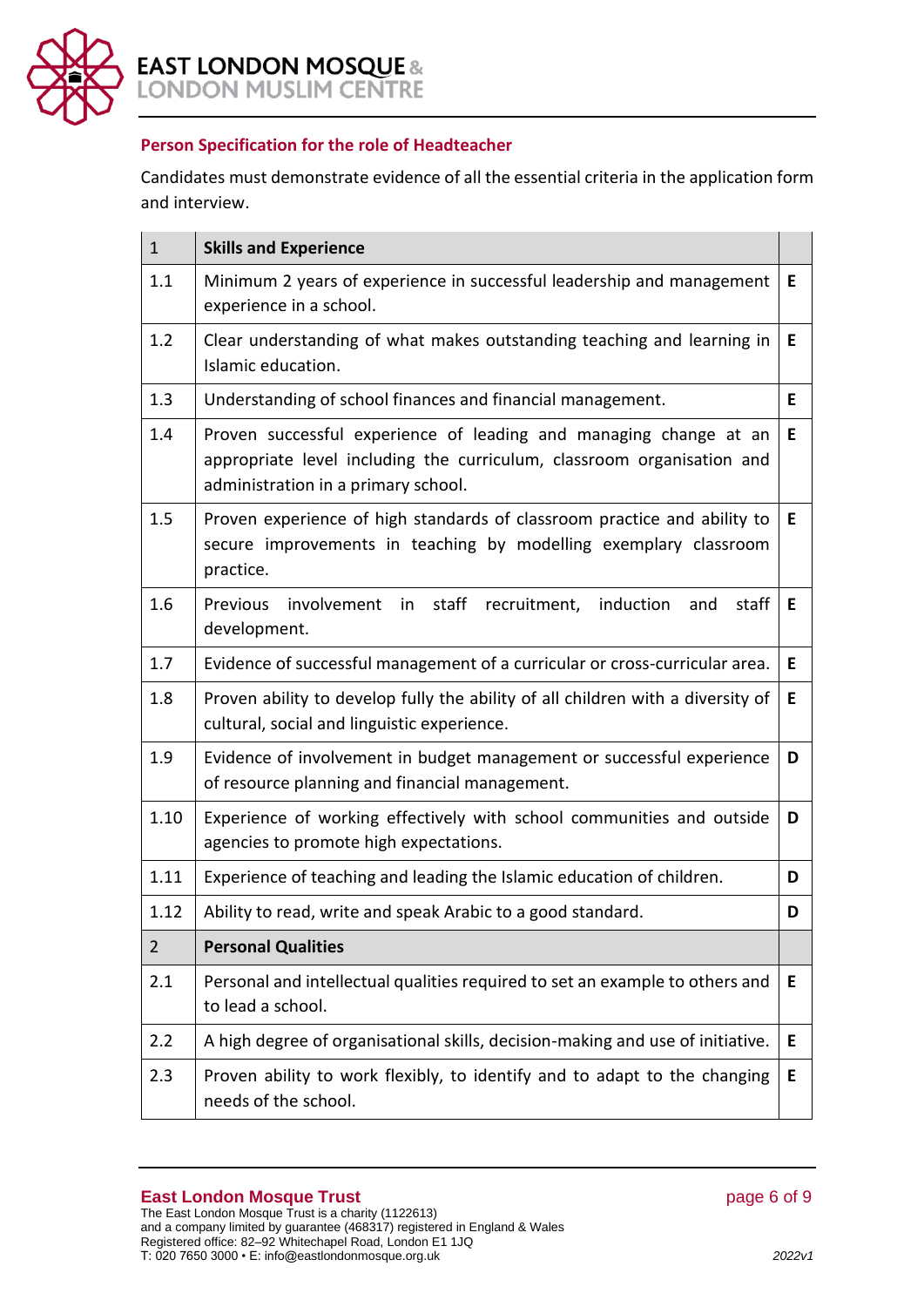

# **EAST LONDON MOSQUE &**<br>LONDON MUSLIM CENTRE

| 2.4            | Understanding of and commitment to practising Islam.                                                                                                                                    | Е |
|----------------|-----------------------------------------------------------------------------------------------------------------------------------------------------------------------------------------|---|
| 2.5            | Respect for the views of parents and a commitment to the importance of<br>the involvement of parents in the learning process.                                                           | E |
| $\overline{3}$ | <b>Commitment to Excellence for all</b>                                                                                                                                                 |   |
| 3.1            | A commitment to the maximising of academic and personal achievement<br>for all pupils.                                                                                                  | E |
| 4              | <b>Leading and Managing Change</b>                                                                                                                                                      |   |
| 4.1            | Understanding of the Head Teacher's role in relation to children, the<br>governing body, staff, curriculum and resources, including planning,<br>preparation and assessment strategies. | Е |
| 4.2            | Able to plan and implement a dynamic integrated Islamic education<br>curriculum.                                                                                                        | Е |
| 4.3            | Skills and abilities required to advise teachers in their planning for areas of<br>responsibility and teaching.                                                                         | Е |
| 4.4            | Previous experience as part of a Senior Leadership Team of a school.                                                                                                                    | Е |
| 4.5            | Experience of successfully contributing to school improvement planning<br>and implementation to raise standards.                                                                        | Е |
| 4.6            | Ability to use data and information to identify and adapt to the changing<br>needs of the school.                                                                                       | Е |
| 4.7            | Ability to establish and implement administration systems to ensure<br>smooth running of the school.                                                                                    | Е |
| 4.8            | Experience of linking planning, assessment and record keeping and teaching<br>to raise standards.                                                                                       | E |
| 4.9            | Previous leadership role as a Head Teacher or deputising in the absence of<br>the Head Teacher.                                                                                         | D |
| 4.10           | Experience of playing a significant role in managing change successfully.                                                                                                               | D |
| 4.11           | Experience in mentoring NQTs & student teachers.                                                                                                                                        | D |
| 5              | <b>Educational and Curriculum Matters</b>                                                                                                                                               |   |
| 5.1            | Understanding of the different ways that children learn, and the<br>appropriateness of a variety of teaching styles to meet the individual<br>learning needs of each child.             | E |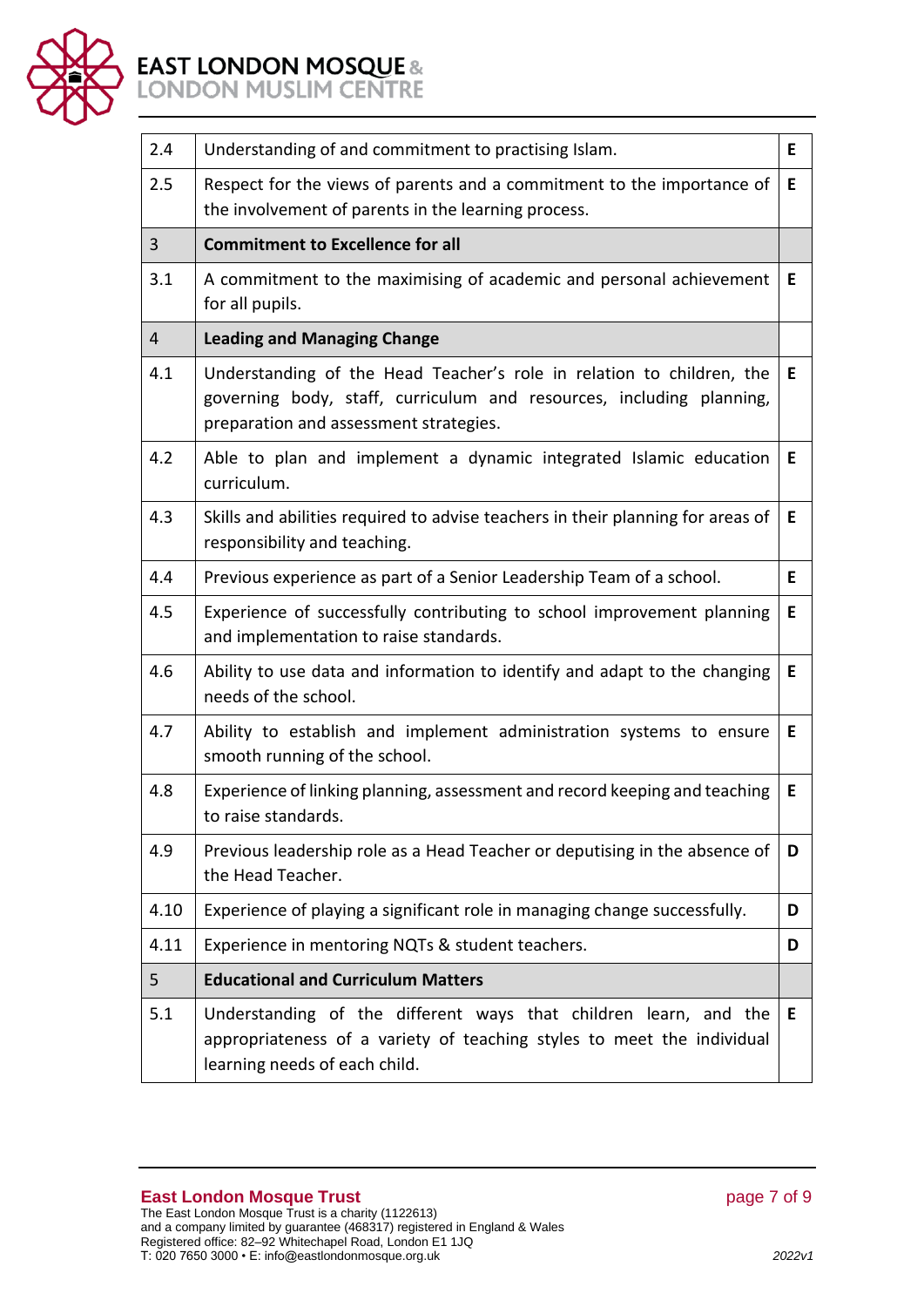

# **EAST LONDON MOSQUE &**<br>LONDON MUSLIM CENTRE

| 5.2  | Ability to organise successfully the curriculum for a class of pupils of mixed<br>abilities, aptitudes and educational needs through planning, preparation,<br>monitoring and assessment. | Е  |
|------|-------------------------------------------------------------------------------------------------------------------------------------------------------------------------------------------|----|
| 5.3  | Thorough knowledge of the areas of responsibility including its specific<br>requirements in relation to the National Curriculum and learning strategies<br>for children of all abilities. | E. |
| 5.4  | Good general knowledge of the requirements of the secondary and primary<br>Strategies and National Curriculum.                                                                            | E  |
| 5.5  | Good understanding of Islamic education, teaching of tahfiz and Islamic<br>curriculum models appropriate for children.                                                                    | Е  |
| 5.6  | Excellent organisational skills to create and maintain a stimulating and<br>attractive learning environment.                                                                              | Е  |
| 6    | <b>Performance Review</b>                                                                                                                                                                 |    |
| 6.1  | Ability to define effective measures for the performance of staff, pupils and<br>classes and to keep these measures under systematic review.                                              | Е  |
| 7    | <b>Record Keeping</b>                                                                                                                                                                     |    |
| 7.1  | Knowledge and understanding of effective record keeping, and its use to<br>promote the educational and personal development of all children within<br>the school.                         | E  |
| 8    | <b>Behaviour and Ethos</b>                                                                                                                                                                |    |
| 8.1  | Ability to oversee the pastoral welfare of all children and to promote good<br>behaviour and discipline across the school.                                                                | Е  |
| 8.2  | Ability to maintain effective classroom discipline in a positive context and<br>to promote well-ordered and self-disciplined behaviour.                                                   | E  |
| 9    | <b>Interpersonal skills</b>                                                                                                                                                               |    |
| 9.1  | Ability to successfully lead, manage, motivate, support and encourage staff<br>through a collaborative approach.                                                                          | E. |
| 9.2  | Good interpersonal skills, the ability to work as member of a team and to<br>develop and maintain good relations with all members of the school<br>community.                             | Е  |
| 10   | <b>Communications</b>                                                                                                                                                                     |    |
| 10.1 | Ability to communicate clearly both orally and in writing with pupils,<br>parents and colleagues, including the use of ICT.                                                               | Е  |